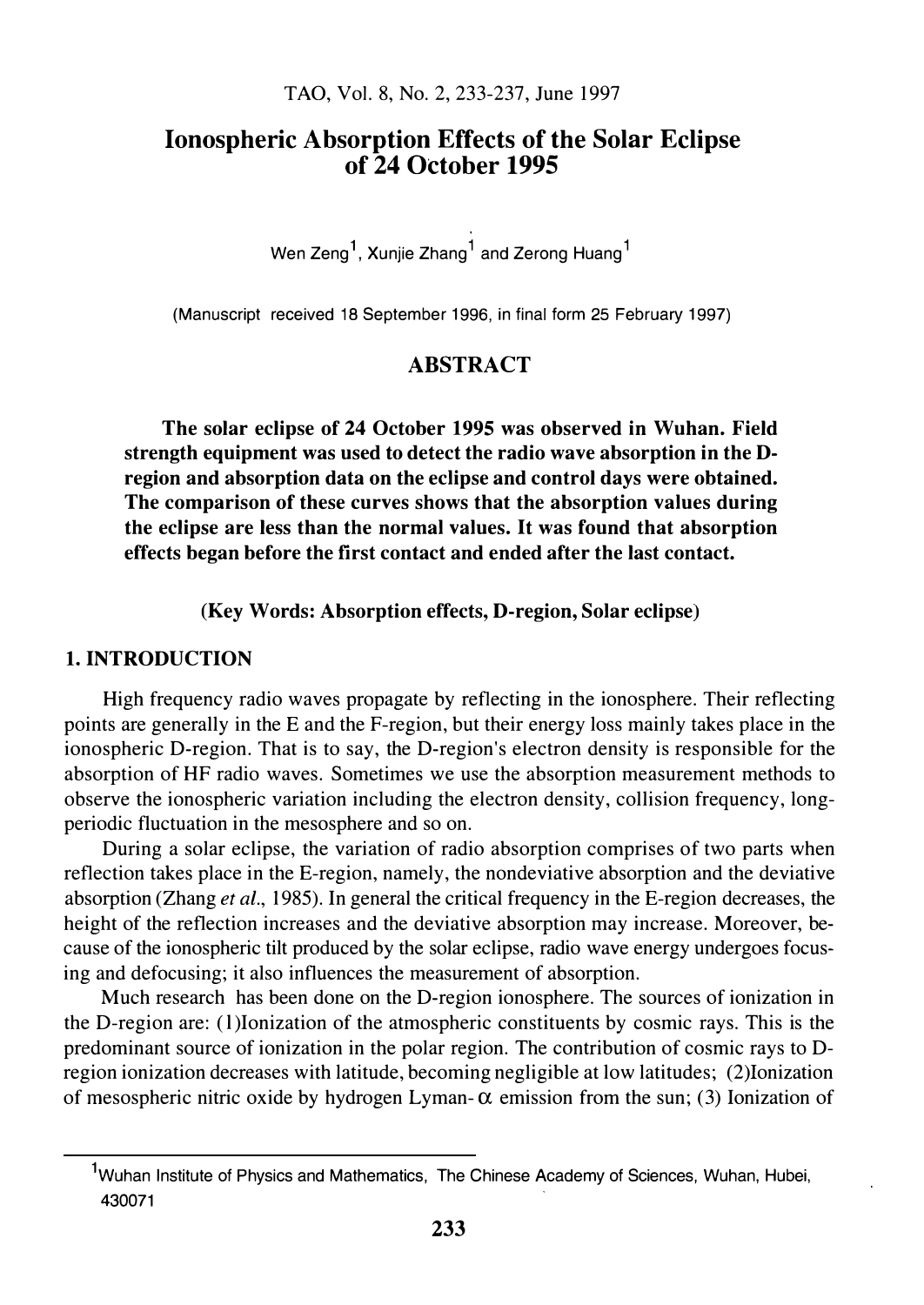0 molecular oxygen and nitrogen by solar X-rays of wavelengths less than  $100 \text{ A}$ ; (4) Ionization of  $O_2(\Delta g)$  by 1027< $\lambda$ <1118 A UV radiation. The dominant source in a nonpolar latitude changes from cosmic rays to Lyman-a to X-rays as one moves from the lower to the higher mesosphere, so X-rays are responsible for the variation in electron density below the reflecting height in the altitude range where most of the absorption takes place(Sengupta, 1980). But J. La stovi cka *et al.* (La stovi cka *et al.*, 1982) consider solar Lyman- $\alpha$  to play the dominant role in the D-region radio wave absorption: We could conclude that the source of the D-region is the sun and the electron density in the D-region is mainly controlled by the sun. When the sun's activity is strong, e.g. under flare condition, X-rays or Lyman- $\alpha$  flux increase and the electron density becomes higher, so the absorption of short radio waves increases. During the solar eclipse, the moon obstructs a part of the sun's radiation. The source of the D-region ionosphere partially fades away, so the electron density decreases. The absorption of radio waves correspondingly weakens. The results of our experiments are consistent with those above. In this paper, the observation experiment performed during the solar eclipse is introduced and the results of our experiment are given.

#### 2. OBSERVATION

A solar eclipse may be viewed as a vast geophysical experiment where the rapid but predictable change in solar ionizing radiation presents a unique opportunity to study the changes that occur within the middle and upper atmosphere. Such an opportunity was anticipated for 24 October 1995 in southern China.

During the solar eclipse, we did our observation experiments in the Wuhan Institute of Physics and Mathematics (30°38'N, 114°17'E). We used Field Strength Equipment to detect the absorption of HF radio waves. This is the so-called A3 method (Schwentek.H., 1966). This method has the advantage of being both simple and sensitive. Though the calibration is somewhat difficult, we are usually interested in changes in absorption, so accurate knowledge of the zero absorption level is not critical.

The main parameters of our instrument are listed as follows:

Frequency Bands: 150 KHz - 30 MHz Frequency Errors:  $\lt t 2\% \pm 2KHz$ Field Strength Range: 28 -118 dB Surveying Errors:  $\lt \pm 3dB$ 

In Wuhan we received the short radio wave signals transmitted from Taipei (25°02'N, 121°3 l 'E). Since the distance between Wuhan and Taipei is about 950 kilometer, the circuit should be a one-hop path. The reflecting point's latitude and longitude are 27°50'N and 117°54'E, respectively, and is located in the northeast of Jiangxi province. This arrangement moves the reflecting point near to the zone of solar eclipse. There the totality is about 0.50. The frequency of the radio waves is 9.6MHz.

An absorption in the ionosphere is usually divided into nondeviative and deviative absorption. The absorption coefficient in the ionosphere can be expressed as (Davies K., 1989)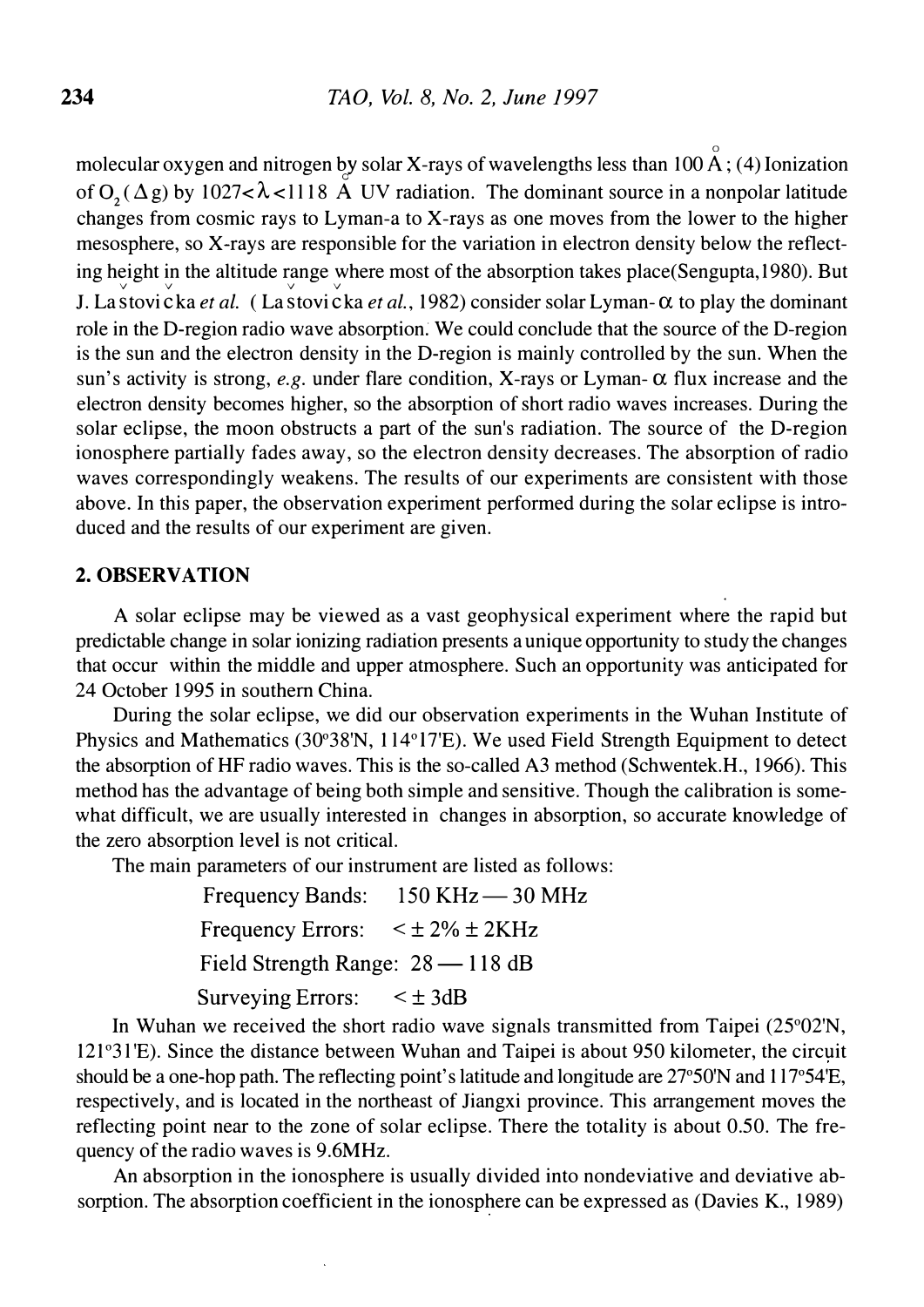$$
\beta = \frac{e^2}{2\varepsilon_0 mc\mu} \frac{Nv}{\omega^2 + v^2}
$$
 (1)

In nondeviative absorption regions,  $\mu \approx 1$ , and for HF radio waves,  $\omega^2 \gg v^2$ , so (1) can be

$$
\beta \approx 1.15 \times 10^{-6} \frac{Nv}{f^2} \tag{2}
$$

This is the type of absorption to HF and VHF waves that occurs in the D-region, where  $\beta$  is in decibels per meter. In deviative absorption regions,  $\mu$  is close to zero, and the absorption coefficient is written approximately as

$$
\beta \approx \frac{v}{2c} \mu'
$$
 (3)

where  $\mu$  ' is the group refractive index and  $\beta$  is in decibels per meter.

## 3. RESULTS AND DISCUSSIONS

simplified

The received energy can be divided into three parts: 1. the transmitted power; 2. the path attenuation; 3. the ionospheric absorption. Since we know the transmitted power and can calculate the attenuation along the path, we can draw the absorption curves according to the received field strength.

In our experiment, we also used LF radio receivers to receive Loran-C signals transmitted from Niijima, Japan( $34^{\circ}24'N$ ,  $139^{\circ}16'E$ ). We studied the phase and amplitude of LF(100KHz) and the ionospheric critical frequency around the day of the eclipse, and found that none of these changed significantly. So we can conclude that the model of propagation didn't vary significantly during the solar eclipse.

Figure 1 shows the absorption data for the eclipse day (24 October) and adjacent days. The absorption curves of normal days have almost the same appearance: values increase in the morning with maxima appearing around noon, and then in the afternoon, values decrease. This corresponds to the variation of solar radiation flux in the local D-region. From Figure 1, we can see that the absorption values on 24 October 1995 didn't increase in the morning.

In Figure 2, the absorption values for the eclipse day are contrasted with the mean values for the control days. The ionospheric absorption effects during the eclipse are easily seen. The absorption values clearly didn't increase as they did on the control days. The longer bars on the X-axis indicate the start and end times of the solar eclipse's absorption effects. They are at about  $10^h20^m$  (120°E, LMT) and  $13^h55^m$  (120°E, LMT), respectively. In Wuhan the time of first contact was  $10^{\text{h}}53^{\text{m}}$  (120°E, LMT), the middle of the contact period was  $12^{\text{h}}10^{\text{m}}(120^{\circ}E,$ LMT), and the last contact was  $13<sup>h</sup>28<sup>m</sup>(120<sup>o</sup>E, LMT)$ . From Figure 2, we can see that the absorption effects are evident both before the first contact and after the last contact. The time gaps are about 30 minutes.

In general terms solar irradiance originates near the photosphere at 3000 A and approxi-

0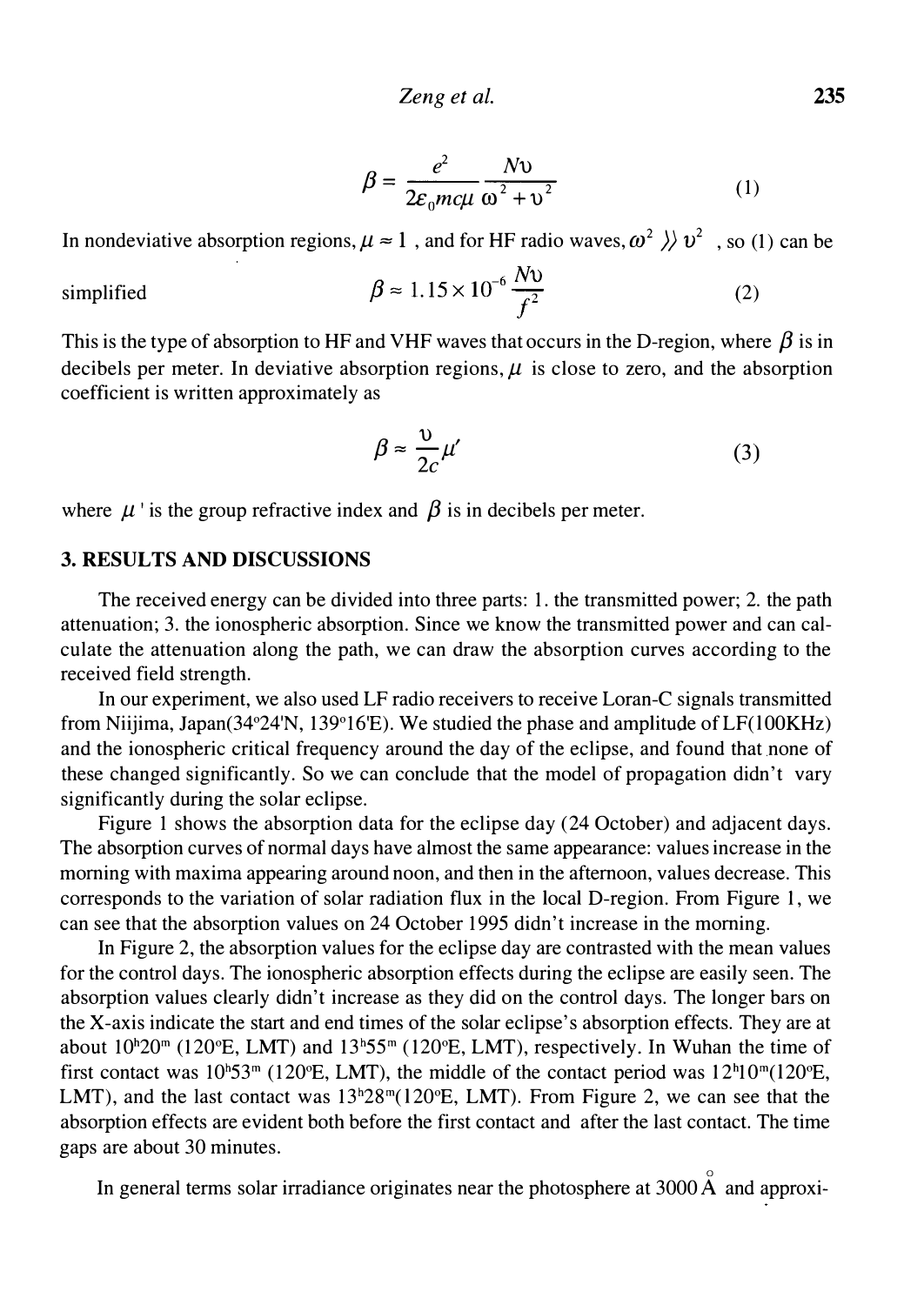

Fig. 1 Absorption recorders for the eclipse and control days.



Fig. 2 Contrast of the solar eclipse and normal values.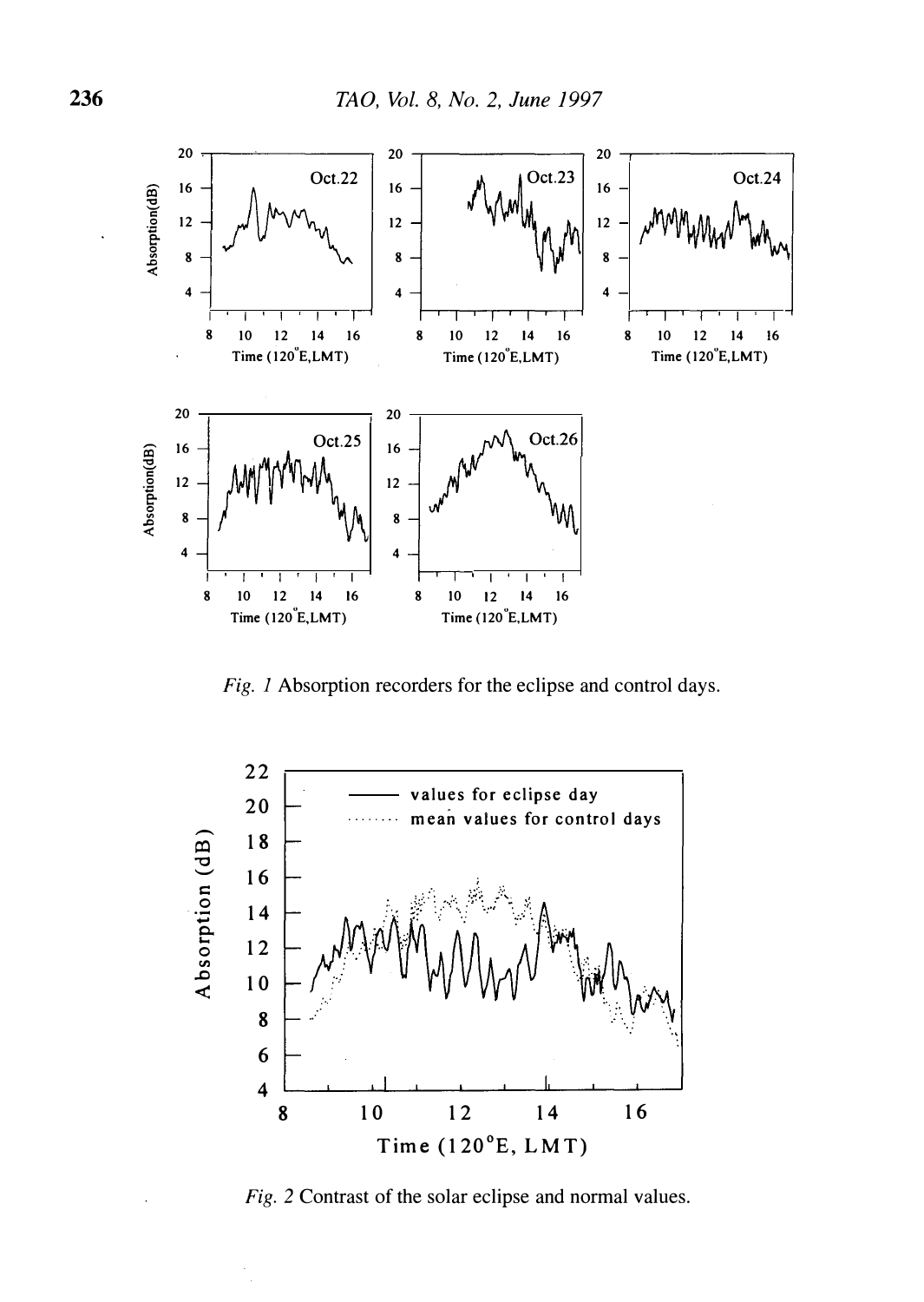$^{\circ}$ mates a continuum down to 1500 A with superposed emission and absorption lines. Moving toward shorter wavelengths, the emission arises from higher layers of the solar atmosphere(Rottman, 1987). During a given period, each EUV flux is keyed to a chromospheric(e.g. Lyman- $\alpha$ ) or coronal (e.g. 50  $\stackrel{\circ}{A} < \lambda < 100 \stackrel{\circ}{A}$ ) emission (Tobiska, 1990). We know that the chromosphere is partially, and the corona completely, invisible. So, a radiation eclipse may last longer than an optical eclipse, beginning before first contact and ending after last contact. Perhaps this is one of the reasons for the above phenomena.

We also used a fractal technique(Essex, 1991) to calculate correlation dimensions for the data in our experiment. The fractal dimensions of the data for 24, 25 and 26 October are 2.231, 2.212, and 2.236, respectively. No obvious difference exists among their correlation dimensions. We consider the reason is that the totality of the reflecting points is only about 0.50. The influence of the solar eclipse is too weak to make a difference to the correlation dimension.

#### **REFERENCES**

- Davies, K., 1989: Chap. 7, Amplitude and phase, Ionospheric Radio. Peter Peregrinus Ltd., 214pp.
- Essex, C., 1991: Correlation dimension and data sample size. In: D.Schertzer and S.Lovejoy (Eds.), Scaling, Fractals and Non-linear Variability in Geophysics. Kluwer Academic Publisher, 93pp.
- La stovi cka, J. and J. Bo ska, 1982: The dominant role of solar Lyman-a in D-region radio wave absorption. J. Atmos. Terr. Phys., 44, 793-795.

v v v

- Rottman, G. J., 1987: Results from space measurements of solar UV and EUV flux. In: P. Foukal (Eds.), Solar Radiative Output Variation. Cambridge Research and Instrumentation, Inc., 7lpp.
- Sengupta, P. R., 1980: Solar X-ray control of the D-region of the ionosphere. J. Atmos. Terr. Phys., .42, 339-355.
- Tobiska, W.K., 1990: A solar extreme ultraviolet flux model. Univ. of Calif., Berkely, 2-1pp.
- Zhang, X. J. and Xiong Nianlu, 1985: HF scattering by field-aligned irregularities in the equatorial E-region during total solar eclipse. J. Atmos. Terr. Phys., 47, 945-949.